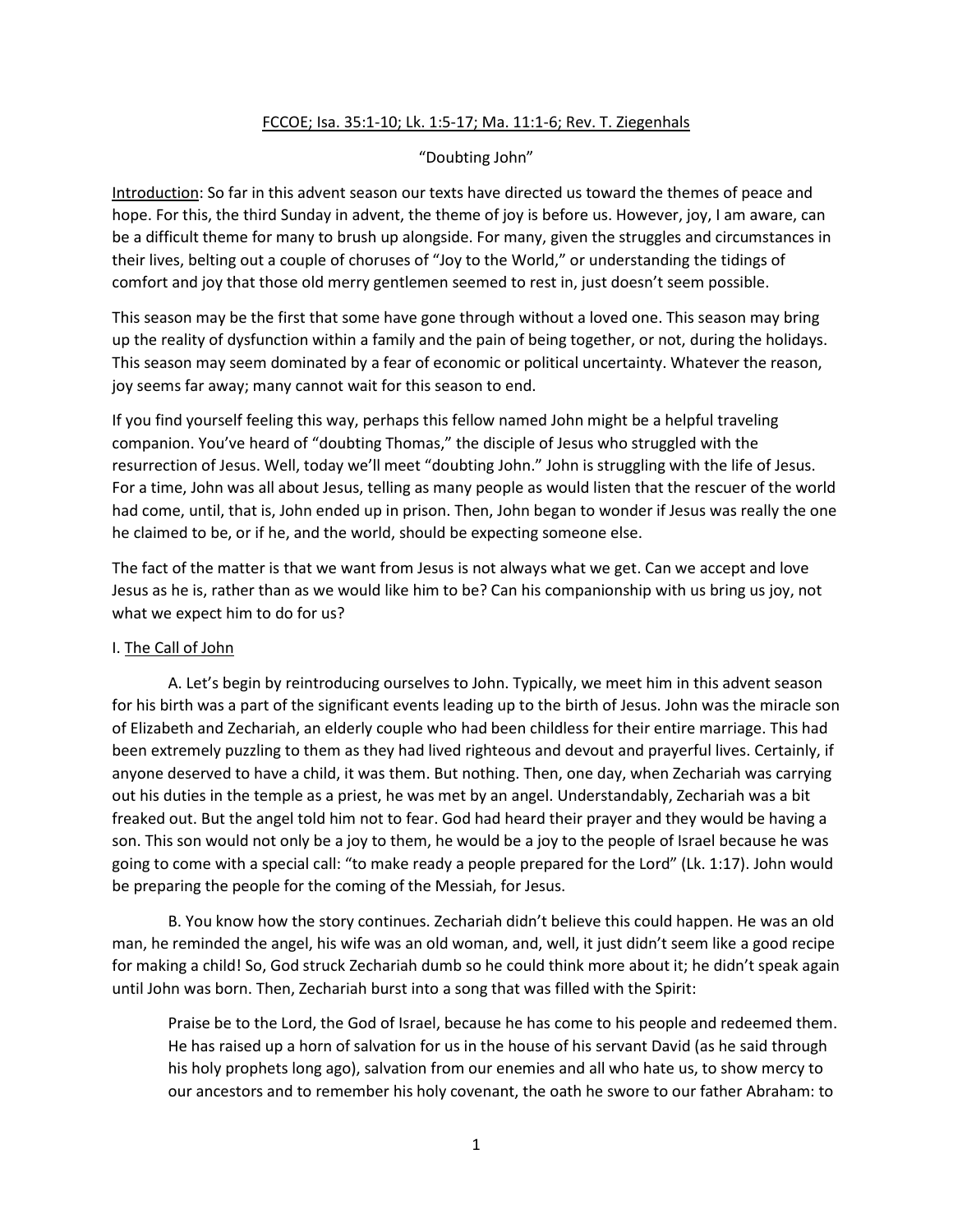rescue us from our enemies, and to enable us to serve him without fear in holiness and righteousness before him all our days.

There is much talk, notice, about being rescued, finally, from enemies by this savior who was to come. God would hand out his judgment. His people would be vindicated. The yoke of Roman oppression would be lifted. Joy was in the air! Zechariah was singing because his son John was the one who was going to get folk ready for this divine intervention. But as events went on, it would turn out that there would be a bit of a gap between expectations and reality.

### II. Caught Between Expectations and Reality

A. What we hear is that as John undertook his calling, he was a fierce and fiery preacher. He went out into the wilderness, dressed as one of the prophets of old, with clothing of camel's hair cinched with a leather belt. He lived simply, on locusts and wild honey, and called people to repent. Whole bunches of people went out to hear him. They confessed their sin and were baptized by him in the Jordan River. When the religious elite also came out to hear him, John got a bit testy, wondering why they had come. "You'd better be serious about this," John declared. "Produce fruit in keeping with repentance…The ax is already at the root of the trees, and every tree that does not produce good fruit will be cut down (remember last week, Isa. 10:33-34?!) and thrown into the fire."

B. John became so bold in calling for people to make Godly, life changes, that at one point he confronted a king named Herod Antipas (son of Herod the Great) with an issue of immorality in his life. Herod didn't like being so challenged by John and so had him thrown into prison. This was not what John expected! God was going to come and set the prisoners free, the prophets of old had promised (Isa. 61:1). As John languished in prison, he heard that Jesus was in the vicinity preaching, teaching, and doing good deeds. Something didn't add up. If Jesus was so powerful, if the enemies of Israel were going to be defeated, if people who didn't make life changes were going to be judged, why was none of that happening and why was he, John, in prison?! So, John sent some friends who had come to visit him with a message for Jesus: "Are you the one to come, or should we expect someone else?"

Illustration: I'm reminded of an old Ziggy cartoon, reflecting on the promise of Jesus in the Sermon on the Mount: "The meek shall inherit the earth." The cartoon pictures Ziggy praying to God with these words: "I just want to let you know that the meek are still getting clobbered down here!"

On a more serious note, there was the cry of Martha, and then her sister Martha, upon the death of their brother Lazarus. To Jesus, who didn't arrive to help until Lazarus had been dead and buried for four days, the sisters exclaimed: "Lord, if you had been here, our brother would not have died." In other words, "If you possess God's power in this world and you love this man, why didn't you save him from dying?"

C. Each of us, I think, asks this question in our own way. What we want is a God who rescues us, who brings about justice and goodness in our personal lives now, and not just promises such in our future. We want a God, who acts visibly now, in our life, and who doesn't let us, or those that we love, get sick and die. The thing is, what we expect from Jesus is not always what we get.

John was expecting the vengeance of God. John was expecting a savior who would come with force, with national liberation as his goal, someone who would take on and take down the abusive and powerful religious and political elite. It's not that such would never come, but something else needed to